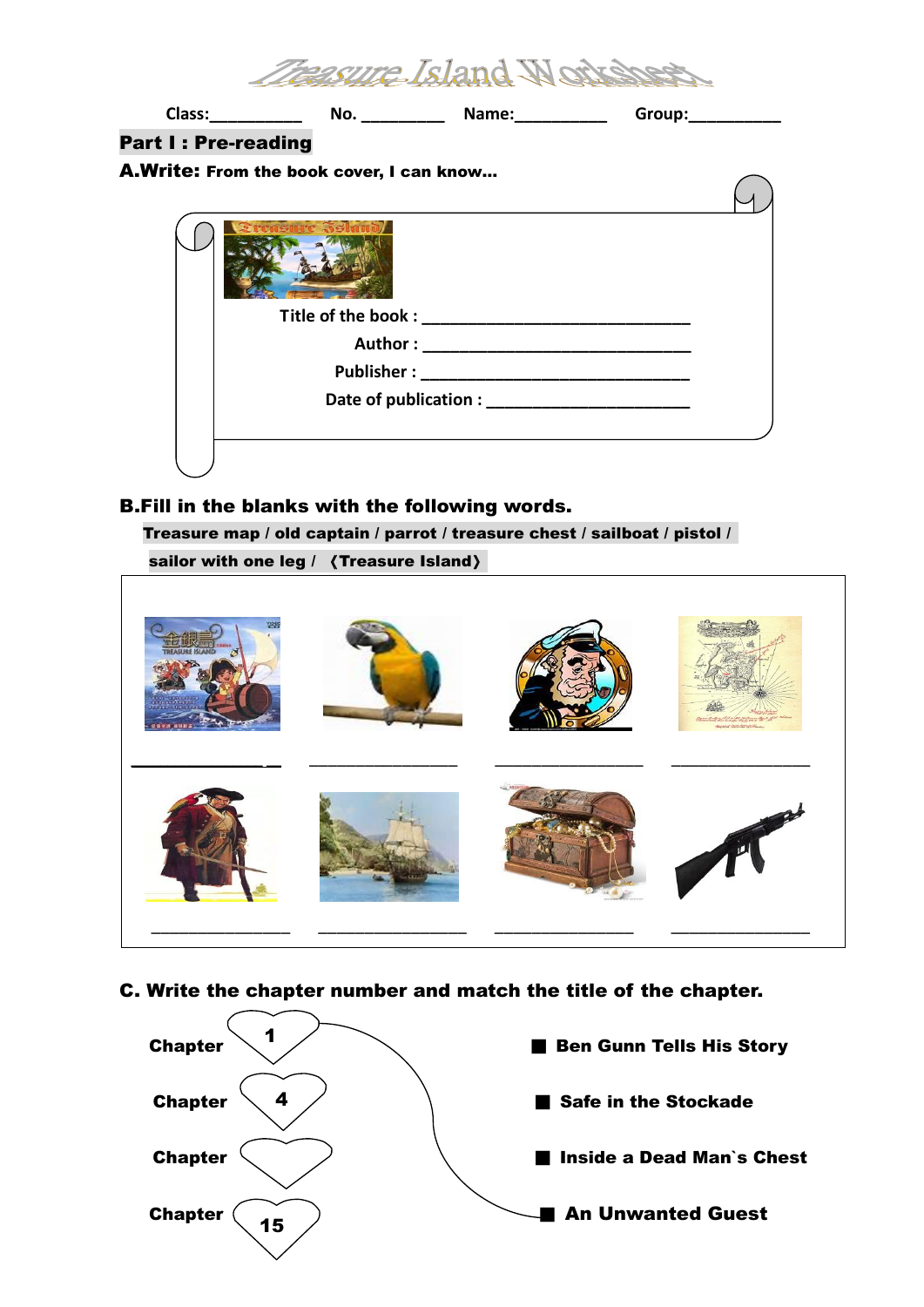

Class:\_\_\_\_\_\_\_\_\_\_\_\_\_\_ No. \_\_\_\_\_\_\_\_\_\_\_ Name:\_\_\_\_\_\_\_\_\_\_\_\_\_ Group:\_\_\_\_\_\_\_\_\_\_\_\_\_\_\_\_\_\_\_

## Part II. Comprehension Check

A.Write.

| <b>New Word</b> | <b>Chinese meaning</b> | <b>Sentence - making</b>                 |
|-----------------|------------------------|------------------------------------------|
| smuggle         | 走私                     | He tried to smuggle a knife into Taiwan. |
| 2.              |                        |                                          |
| 3.              |                        |                                          |
| 4.              |                        |                                          |
| 5.              |                        |                                          |

 $\_$  , and the set of the set of the set of the set of the set of the set of the set of the set of the set of the set of the set of the set of the set of the set of the set of the set of the set of the set of the set of th

 $\_$  , and the set of the set of the set of the set of the set of the set of the set of the set of the set of the set of the set of the set of the set of the set of the set of the set of the set of the set of the set of th

### B.Questions from the text :

1.Why do you think the doctor gave the map to Sliver in chapter 15 ?

2.What did the blind man give to the Captain in chapter 3 ?

### C.Rearrange the sentences (In Chapter 15) in order.

- a.There were more of us than of them.
- b.We had pistols.
- c.That night, we carried the treasure down to the boat.
- d.They had none.
- e.We were not afraid of the three mutineers.

f.We lit a fire on the shore and had a fine meal together.



\_\_\_\_\_\_\_\_\_\_\_\_\_\_\_\_\_\_\_\_\_\_\_\_\_\_\_\_\_\_\_\_\_\_\_\_\_\_\_\_\_\_\_\_\_\_\_\_\_\_\_\_\_\_\_\_\_\_\_\_\_\_\_\_\_\_\_\_

\_\_\_\_\_\_\_\_\_\_\_\_\_\_\_\_\_\_\_\_\_\_\_\_\_\_\_\_\_\_\_\_\_\_\_\_\_\_\_\_\_\_\_\_\_\_\_\_\_\_\_\_\_\_\_\_\_\_\_\_\_\_\_\_\_\_\_\_

# **D. Translate into Chinese.**

1.I agree. Do what you must. (in chapter7 )

2.The two crew men are either drunk or they have drowned. ( in chapter 13)

### E. Draw a picture which touch you most in the story.

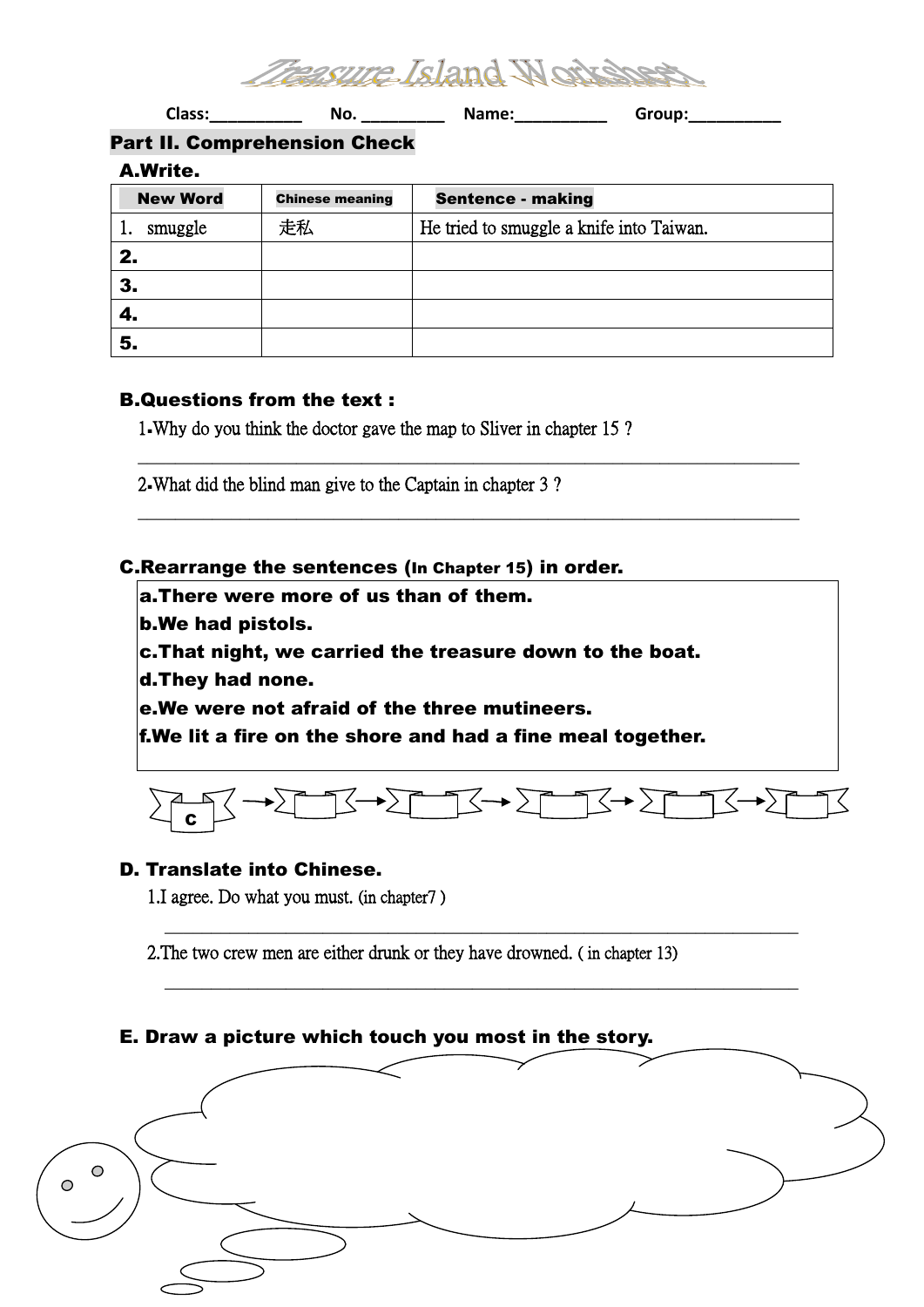

## **B.Rewrite a short essay about (Treasure Island).**